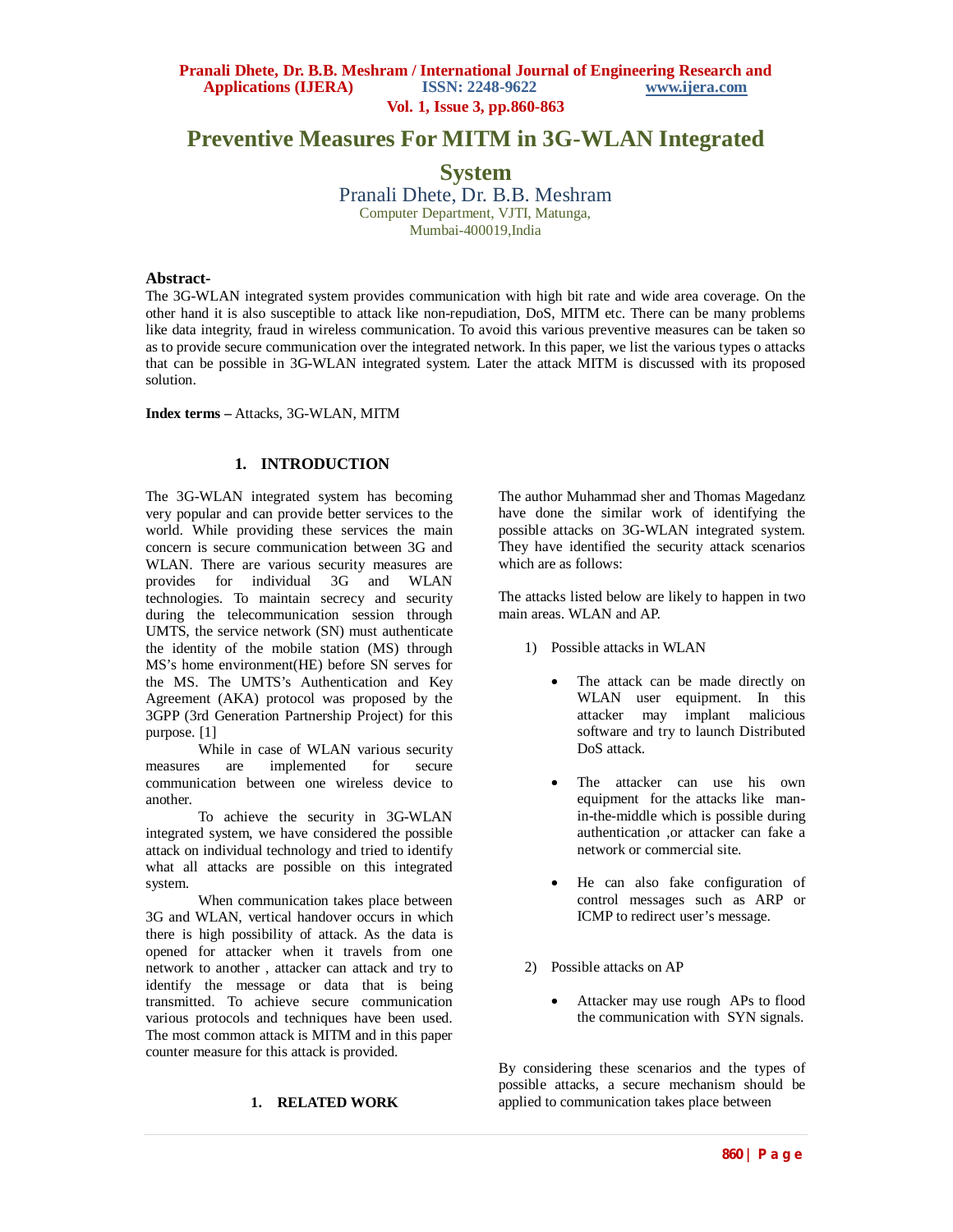#### **Pranali Dhete, Dr. B.B. Meshram / International Journal of Engineering Research and Applications (IJERA) Vol. 1, Issue 3, pp.860-863**

heterogeneous network.

In case of UMTS network as, UMTS-AKA protocol is used to overcome the communication overhead for delivering the AVs. This helps in the scenarios when message being sent from WLAN to 3G and vice-versa, the attacker gets little time to track the session and identify the session key.

The main problem occurs due to delay in the communication on the network, so to reduce this delay is of main concern in man-in-the-middle attack.

There are 2 phases authentication and key establishment. In phase 1, the SN receives AVs by delivery of the MS'sidentity IMSI/TMSI to the HE, where IMSI is the International Mobile Subscriber Identity and TMSI is the Temporary Mobile Subscriber Identity. Upon receipt of the message, HE sends an authentication data response back to SN, including an ordered array AV [1 ...n] of authentication vectors. Each authentication vector, also called a quintet, consists of five components: a random number RAND; an expected response  $XERS = f2k(RAND); a cipher key CK =$  $f3k(RAND)$ ;an integrity key  $IK = f4k(RAND)$ ; and an authentication token AUTN = SQN ⊕ AK∥AMF∥MAC , where AK=f5k(RAND),MAC=f2k(SQN∥RAND∥AMF),

and ∥ denotes concatenation, ⊕ is bit-wise exclusive-or operation. The anonymity key AK is used to conceal the sequence number as the latter may expose the location of the user. If no concealment is needed, is set to 0. In each authentication vector, an authentication and key management field AMF is included, which serves to define operator-specific options in the authentication process, e.g., the use of multiple authentication algorithms or a limitation of key lifetime. In addition ,HE increases SQN by 1 for each above quintet.

In Phase 2, there are n sets of AV for n times of AKA between the MS and the SN. Each time, SN selects the next unused authentication vector from the ordered array of authentication vectors in its database and send the RAND and AUTH to MS. Upon receipt of RAND and AUTn,MS computes the anonymity key  $AK = f5k(RAND)$  andretrieves the sequence number  $SQN = (SQN \oplus AK) \oplus AK$ . Then MS computes f1k(SQN∥RAND∥AMF) and compares this with the included MAC in AUTN. If they are different, MS sends a user authentication reject message back to SN with an indication of the cause and abandons the procedure. Otherwise, MS verifies if the received sequence number SQN is in the correct range, i.e., SQN > XSQN.

If MS considers the sequence number to be not in the correct range, it sends a synchronization

failure message back to SN.In this case, HE may need to resynchronize the counter SQN maintained for the mobile station. More information about resynchronization refers to [3]. If the sequence number SQN is considered to be in the correct range, the authentication of the network is successful. In this case, MS computes  $RES =$ f2k(RAND) and sends it back to SN. Next, MS sets XSQN equal to SQN if SQN > XSQN. Lastly MS computes the cipher key  $CK = f3k(RAND)$  and the integrity key  $IK = f4k(RAND)$ . Upon receipt of the user authentication response, SN compares RES with the expected response XRES from the selected authentication vector. If RES is equal to XRES, the authentication of the user is successful and SN selects the cipher key CK and the integrity key IK from the selected authentication vector. If RES and XRES are different, SN sends an authentication failure report to HE and abandons the procedure.

When man-in-the-middle attack occurs the



Fig 1. MITM framework flow

Thus MITM attack is possible on 3G-WLAn integrated system.

#### **2. Proposed System**

Secure mechanism to detect and avoid MITM attack.

The one possible solution to detect and avoid MITM attack is to use digital signature. Digital signature is the encrypted hash of the message that is send along with the message. In this first hash of message being sent is calculated using SHA or

MD5. Hash value is the sent with sender's private key called as signature. This ensures that the communication is taking place between two

authenticated user. But the message being sent with hash value also need to be encrypted. The flowchart of message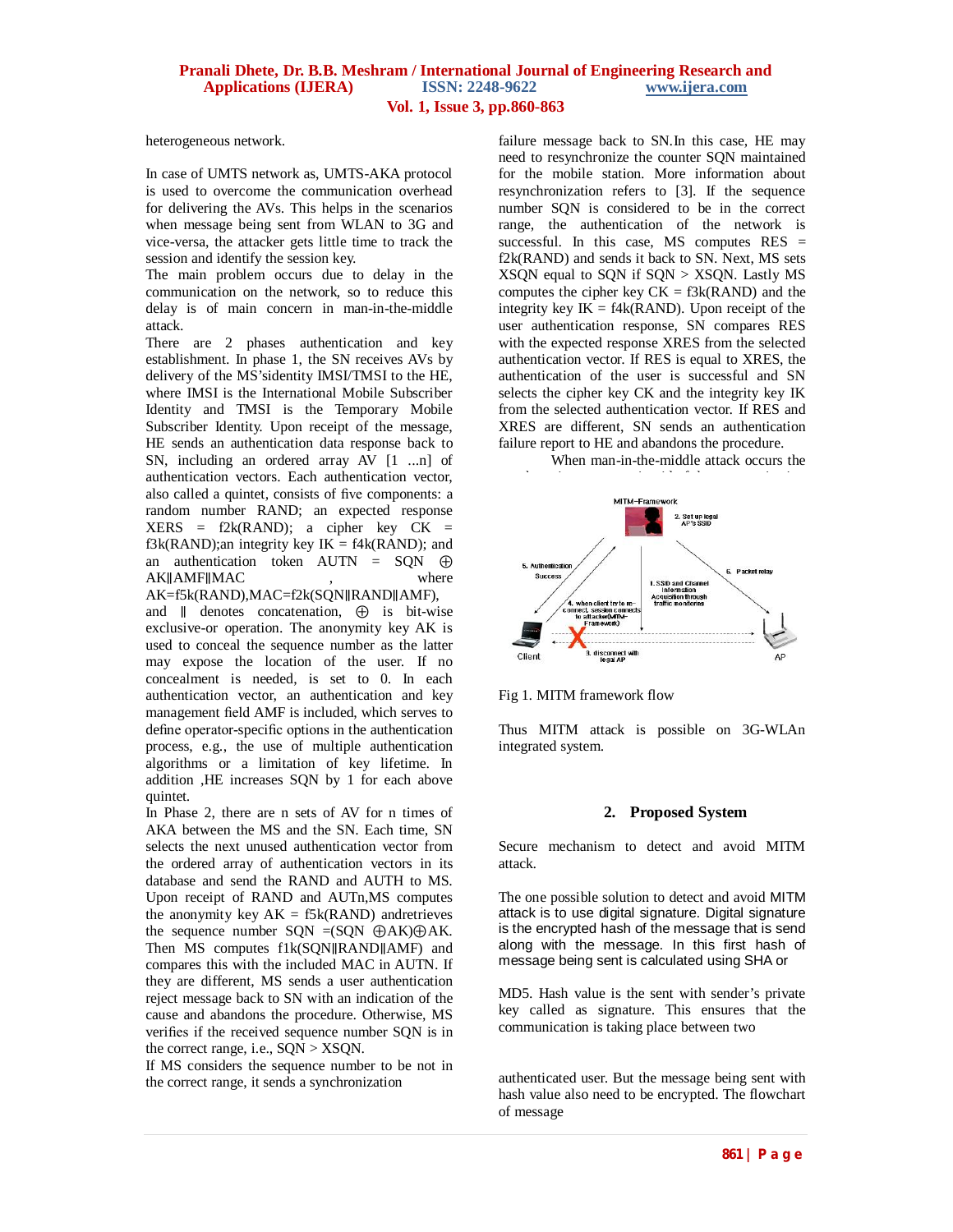#### **Pranali Dhete, Dr. B.B. Meshram / International Journal of Engineering Research and <br>Applications (IJERA)** ISSN: 2248-9622 www.ijera.com **Applications (IJERA) Vol. 1, Issue 3, pp.860-863**



Fig 2. Flowchart of message and hash encryption

encryption with hash value is as shown in fig 2. The hash value of data is calculated. Data or message contain following elements:

- EAP ID
- Password

This Hash value is calculated by function MD5. Then it is encrypted by Cipher key

#### $CK = f3k(RAND)$

This turns as signature. This signature along with the message is sent over the network. Before that message is encrypted with Integrity key.

#### $IK = f4k(RAND)$

When receiver receives the response it will decrypt the message and signature.

Recalculate hash value of message and check with the received hash value.

If man-in-the-middle attack occurs and though attacker gets session-id it will be hard for him to generate same hash of message as the function used for hashing will be unknown to attacker. So when attacker tries to establish the connection with other user in the communication and sends message, the other user will check the hash value as he has the legitimate copy of the function to calculate the hash value. Thus the man-in-the-middle can be detected

and prevented by using digital signature.

## 3. **CONCLUSION**

We identified the various possible attacks on 3G-WLAN integrated system and the attack scenarios where attack can be possible. We found that manin-the-middle attack is the most common attack on the integrated system. We used all these details to study and propose new system to detect and prevent man-in-the-middle attack. The attack can be detected using digital signature concept which uses hash value of the message to ensure authentication, confidentiality and integrity of the message. The advantage of hash function is that it is faster, give small output with high computational power.

Thus man-in-the-middle attack can be avoided.

## **REFERENCES**

[1] "Security Analysis of a Cocktail Protocol with the Authentication and Key Agreement on the

UMTS", Shuhua Wu, Yuefei Zhu, and Qiong Pu, 2010

[2] "Fraud In Roaming Scenarios: An Overview", Gabriel Macia-Fernandez, Pedro Garcia-Teodoro, And Jesus Diaz-Verdejo, December 2009.

[3] "A Service-Agent-Based Roaming Architecture for WLAN/Cellular Integrated Networks", Minghui